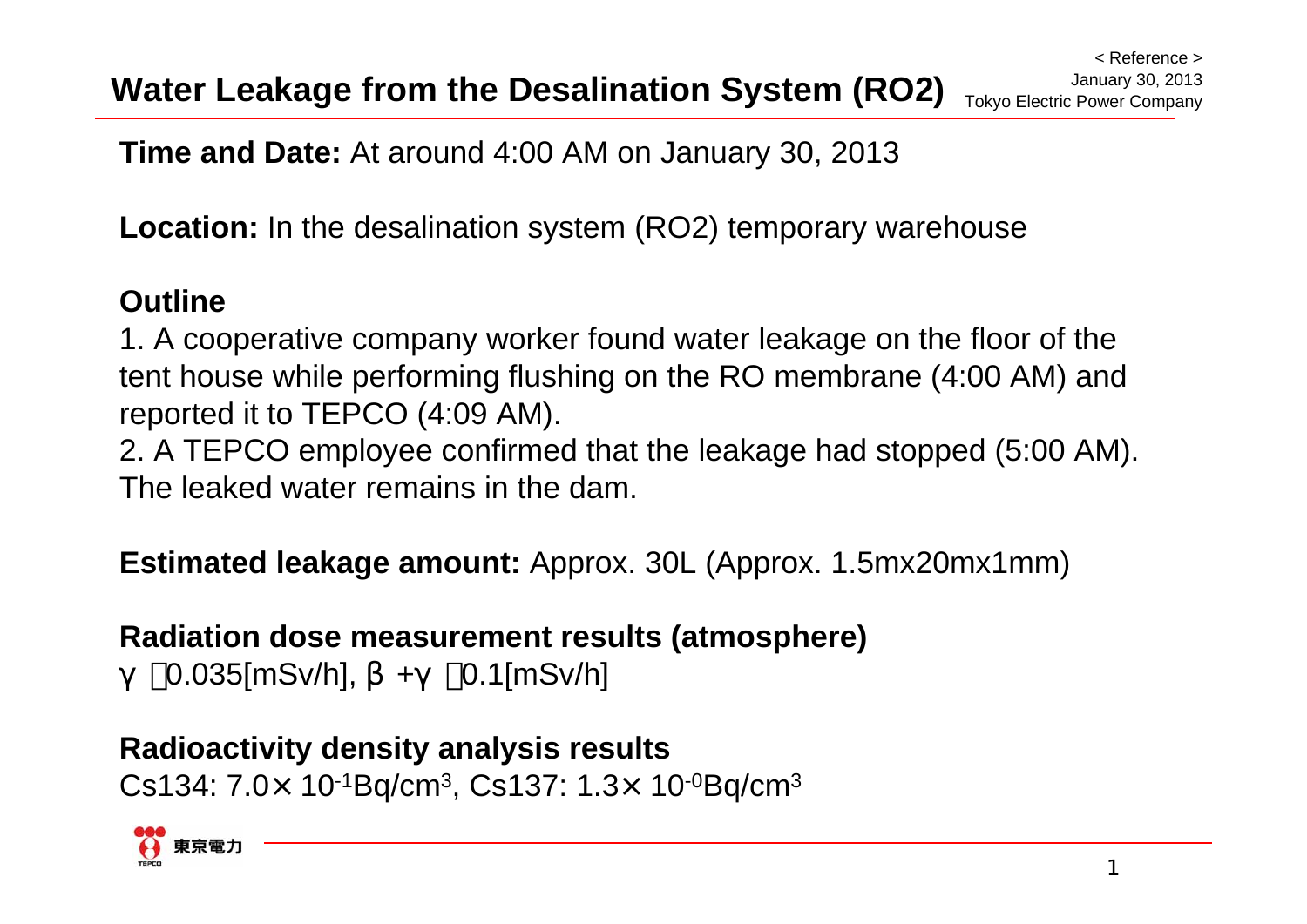# **Overview of the Desalination System From the decontamination system**

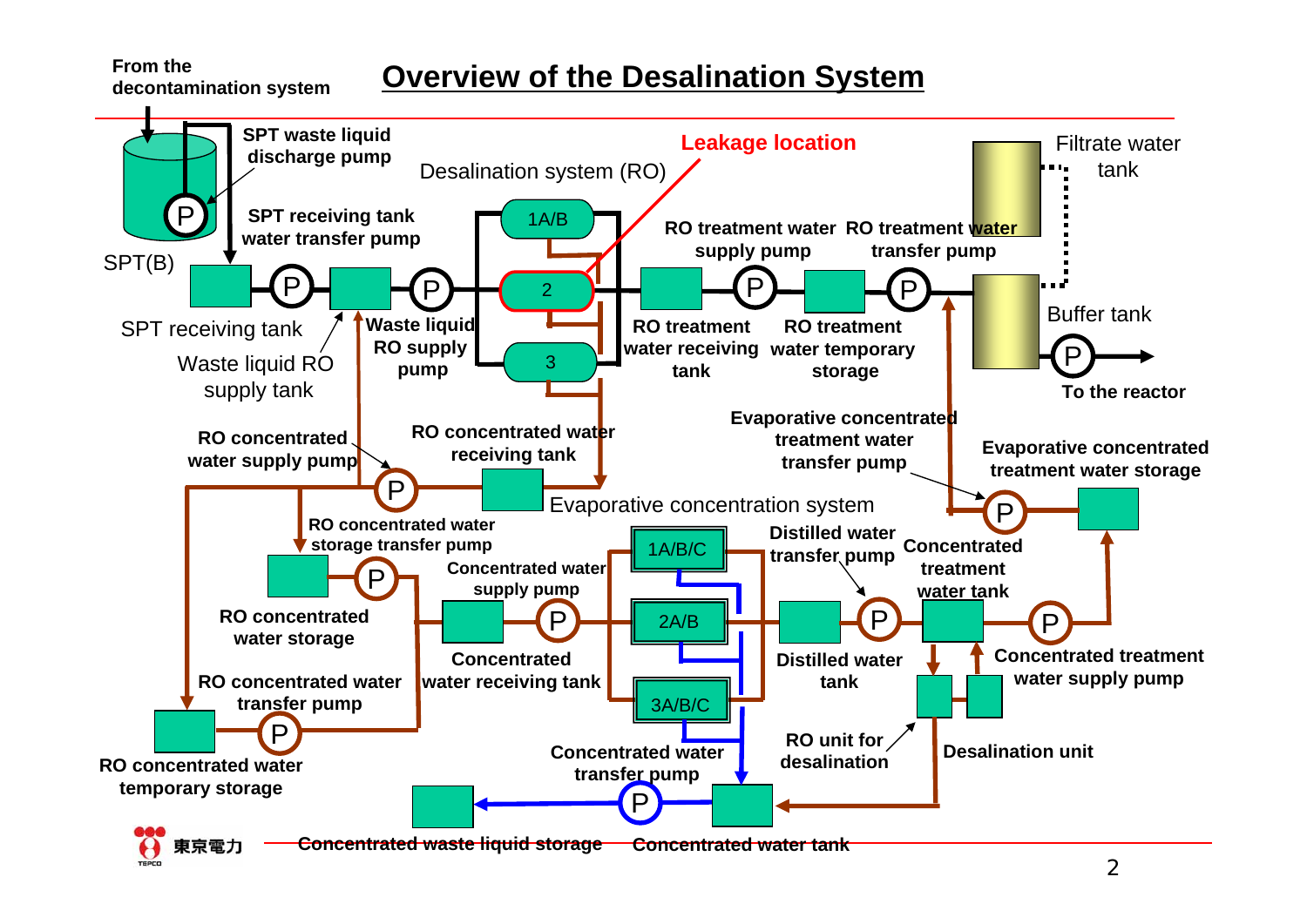# **Leakage Location in the Desalination System (RO2)**